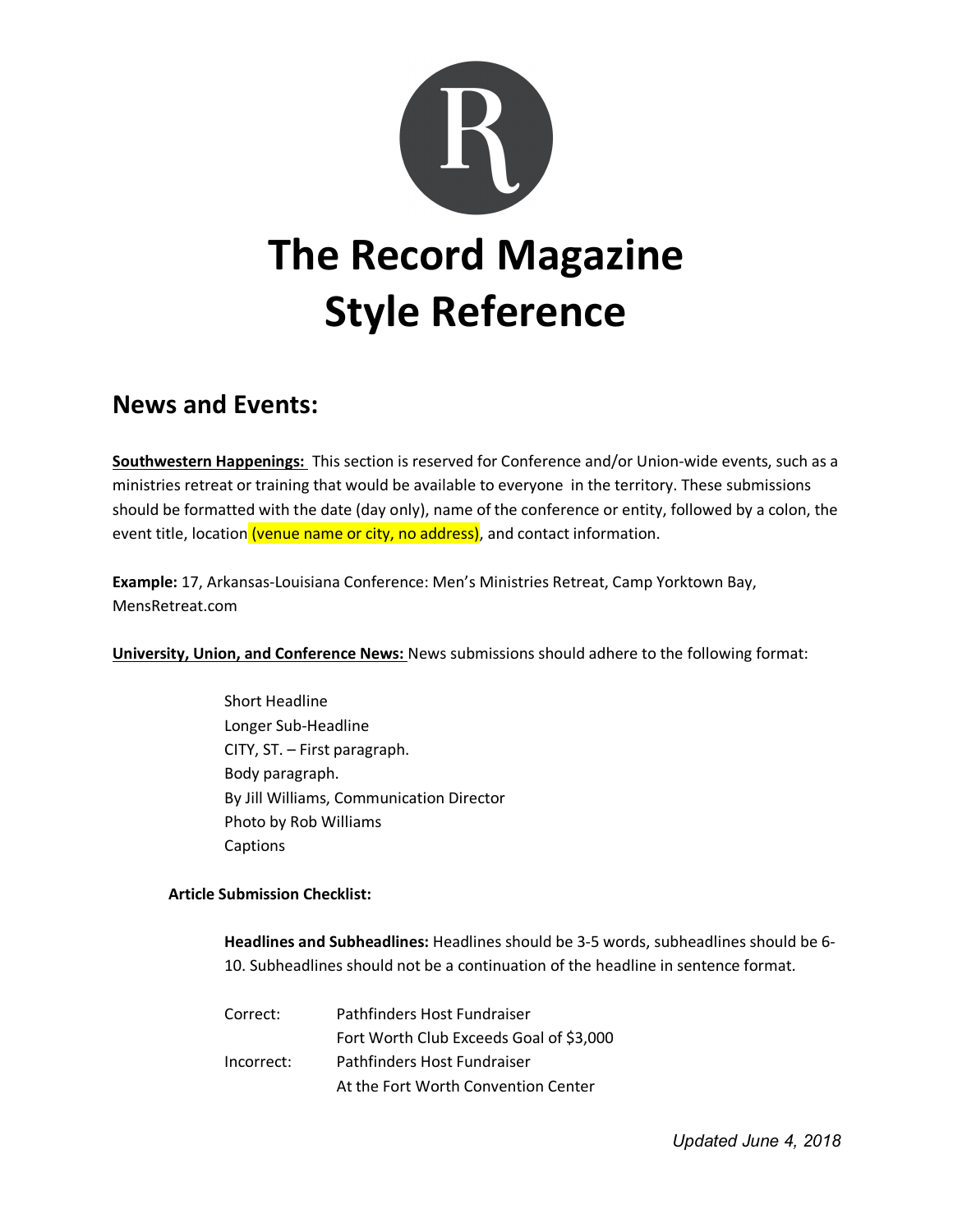**Datelines:** Articles should be submitted with datelines formatted in all caps followed by a space and an en dash. Only relatively unknown cities should be followed by the state. Southwestern Union territory states are abbreviated as follows: ARK., LA., OKLA., N.M., TEX. Dateline examples:

```
GENTRY, ARK. –
       FORT SMITH –
       OKLAHOMA CITY –
       HARRELL, OKLA. –
       SLIDELL, LA. –
       NEW ORLEANS –
       DALLAS –
       ALEDO, TEX. –
       ALAMOGORDO, N.M. –
ALBUQUERQUE –
```
**Bible Version:** The Record Magazine utilizes the New International Version of the Bible. All content should be submitted with biblical references as NIV.

**Dates:** Dates in articles that are listed with numerals from August through February should be abbreviated. For example: Aug. 1. ; Sept. 2 ; Oct. 3 ; Nov. 4 ; Dec. 5. ; Jan. 6 ; Feb. 7 ; Do not abbreviate March, April, May, June, or July. Dates can be listed without without years and months can be listed without numerical dates.

| Correct: | On Jan. 5 the Keene Seventh-day Adventist Church celebrated |
|----------|-------------------------------------------------------------|
|          | The Tusla church inauguration on April 17, 2018 was         |
|          | Last January, our church celebrated                         |

Incorrect: On January 15th the Keene church… The Tulsa church inauguration was on April 17th this year

**Church References:** The first mention of a church should include its full name, such as the Keene Seventh-day Adventist Church. Subsequent mentions can refer to the church as "the Keene church" or "the church." When referring to Seventh-day Adventism as a whole, it should be referred to as the Seventh-day Adventist Church, and subsequently as "the Church".

**Personal Titles and Positions:** Official titles should be lowercase *except* when they directly precede names. Long titles should be placed after names.

Correct: Texas Conference President Carlos Craig spoke to the graduates

*Updated June 4, 2018*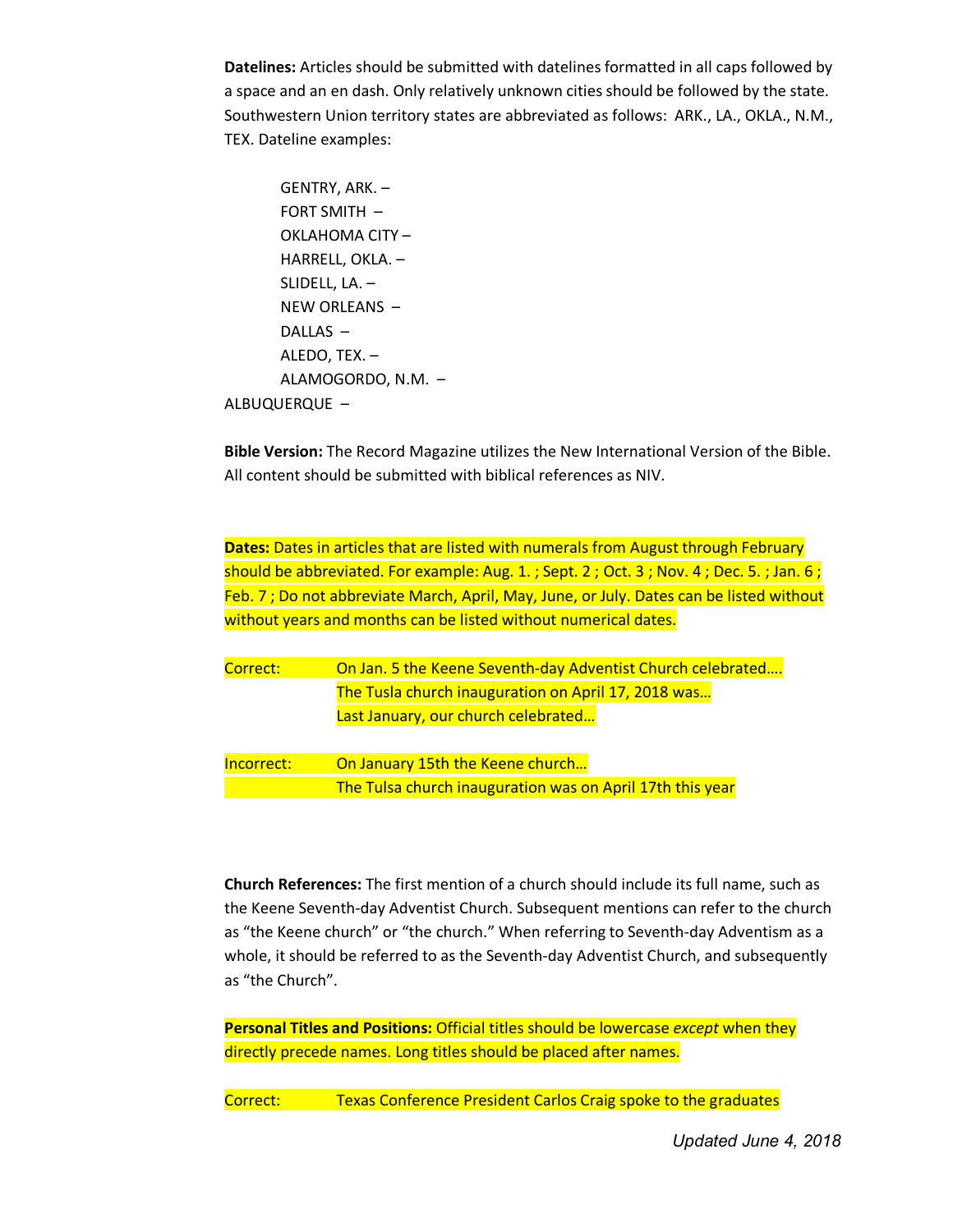Carlos Craig, Texas Conference president, spoke to the graduates John Doe, Southwestern Adventist University marketing and public relations director, carried out the...

Incorrect VBS Coordinator Jane Doe said the event was a success…

**Byline:** The name of the article author should appear after the article. If the author is a conference or university officer/administrator, director/chair, principal? Pastor? (TBD)

**Series Comma:** Commas should not be used before *and* or *or* in a series.

Correct: The pastor, elders and members prepared for the meeting. Incorrect: The pastor, elders, and members prepared for the meeting.

**Adventist or Religious Verbiage:** Explanation…

Adventist education

\*Quotes or references to Ellen G. White books should include the full full name of the author and the full name of the book (this includes volumes). Page numbers should not be included.

#### **Photography:**

**Jewelry, Modest Clothing, Tattoos:** Stock images will be altered as needed to remove jewelry and ensure clothing is modest. Images submitted to the magazine with immodest clothing, jewelry or tattoos will be evaluated for relevance to the accompanying article, but may be rejected for inclusion.

**Photo Captions:** Photo captions should be relevant to the images. Attempts should be made to include information within the article to describe images the images. Photos with fewer than three people should identify each individual.

**Photo Credits:** Photo credits should be included for each photo submitted, and should be placed after the byline as "Photo(s) by Jane Doe".

**Editorial Section:** The editorial is written typically by the conference president or assigned at the discretion of the conference's administration/communication department. It follows an inspirational and equipping format, and opens each conference's news section. The editorial should follow the predetermined theme for each issue.

## **Backpages:**

**Advertising:** Display ads (¼ page, ½ page, full page, etc.) are available by contacting the Record's Advertising Manager, Bradley Ecord, at BEcord@swuc.org. Display ads will be reviewed and approved by the editor.

*Updated June 4, 2018*